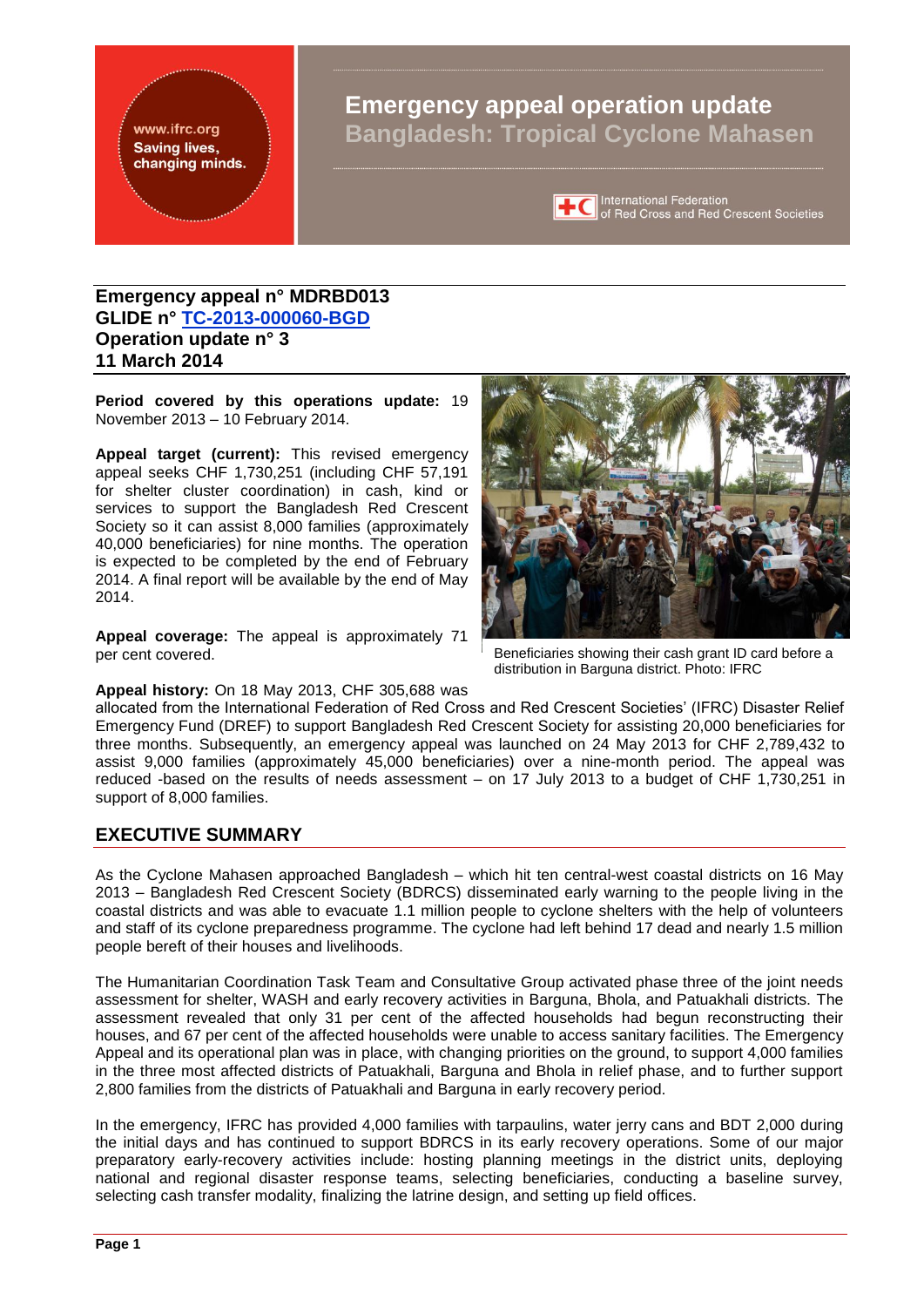In the recovery period, a total of 2,800 beneficiaries received support in shelter, water, sanitation and hygiene promotion, livelihood and disaster risk reduction (DRR). A total of 1,400 families have received shelter support and 700 of them also received latrine superstructure materials. Added to the support, different tools like PASSA and PHAST were facilitated by the BDRCS with support from IFRC. The capacity building process for the community people was through training and dissemination of IEC materials. All the 2,800 families received hygiene kits during this reporting period. Cash grants were provided to the shelter and livelihood beneficiaries according to the shelter and early recovery cluster's recommendation following IFRC's standard procedure. Livelihood support was provided to 1,400 beneficiaries as conditional grants, for identified livelihood activities. Out of these 1,400 families, 700 received livelihood support in Cash for Work (CfW) scheme and the rest of the 700 people received cash for training and income generation. Saplings were distributed to 1,400 beneficiaries in Barguna district while distribution couldn't take place in Patuakhali due to non-availability of saplings in that district.

### **THE SITUATION**

On 15 May with early warning received from the government and BDRCS on the approaching tropical cyclone Mahasen, nearly 1.1 million people moved to safer places like cyclone shelters. The next day, it made landfall, hitting ten central-west coastal districts, affecting approximately 1.5 million people, leaving 17 dead, and damaging more than 150,000 houses.

The Bangladesh government distributed 3,501 MT of rice and BDT 12.3 million (approx. CHF 145,000) in cash to those affected by this tropical cyclone. The government also supported around 2,000 families to rebuild damaged shelters in Barguna, Patuakhali and Bhola districts through cash-based support.

The joint needs assessment revealed the priority needs of the affected people in the recovery period. Based on the needs assessment, shelter was identified as a priority need along with livelihoods, water and sanitation (watsan) and disaster risk reduction.

After the needs assessment, the shelter and early-recovery clusters in Bangladesh started to formulate intervention strategies and coordinate their works. Red Cross Red Crescent and other agencies responded immediately, addressing the vulnerability through a holistic approach.

At reporting time, about 30 per cent of damaged houses have been repaired after receiving external support or assistance, from the government, BDRCS and other humanitarian actors. The water sources have been repaired whereas improvement of sanitation facilities is still needed, together with message dissemination on correct hygiene practice.

The affected population is currently still experiencing a decrease of income level. The cash assistance by BDRCS and six INGOs has directly benefited the daily laborers and marginal farmers. The improved situation is reflected in the increasing rate of food intake of the community people. But in some cases, longterm assistance is needed for the sustainable development in livelihood.

Community-level infrastructure is being rebuilt through external support or community initiated development processes. It is evident that the resilience of the communities needs to be developed to reduce their vulnerability, linking the recovery to long-term development interventions.

## **COORDINATION AND PARTNERSHIPS**

BDRCS worked in close collaboration with the Bangladesh Meteorological Department and National Disaster Response Coordination Centre to monitor the weather situation.

IFRC and the participating national societies supported BDRCS in its response operations, with IFRC playing the coordinator's role. The British Red Cross, with its existing project in Barguna and Patuakhali districts, also supported BDRCS with the beneficiary selection process during the relief-distribution phase. In addition, British Red Cross also supported with the trained PHAST volunteers in the early-recovery operation. The Turkish Red Crescent supplied food in November 2013 for 500 families in Barguna district, and the German Red Cross offered to provide human resources for the longer-term programming and capacity building.

The Bangladesh shelter cluster – led by IFRC for emergency response and by UNDP for preparedness and recovery – met several times prior to the landfall to review the cluster's readiness to provide adequate shelter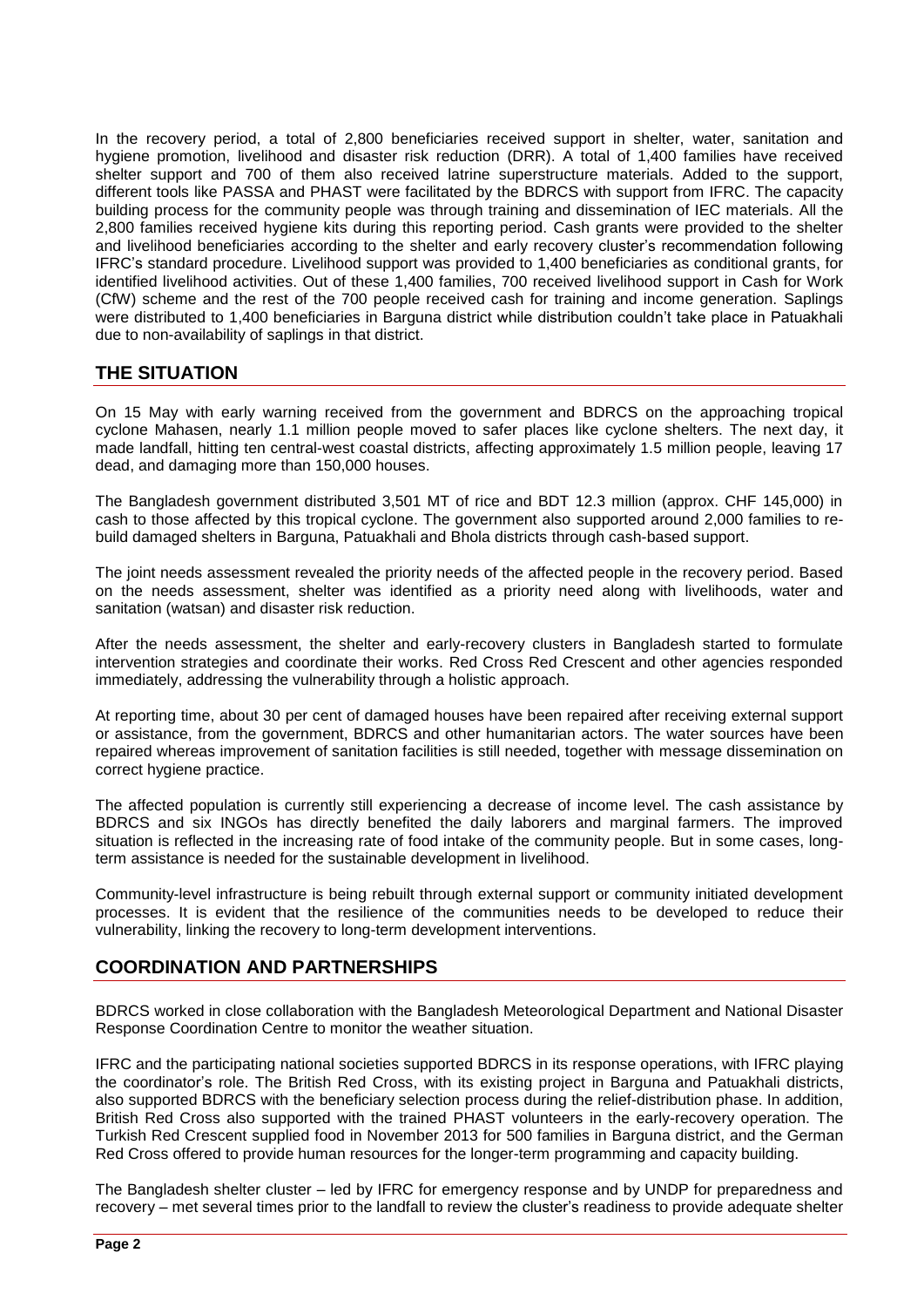for the affected population. Subsequently, IFRC coordinated cluster response, while the Asia Pacific zone office provided support through shelter delegates. Additional support came from the Canadian Red Cross' global focal point for shelter coordination and information management. The Global Shelter Cluster deployed a team to support the coordination and implementation of the joint needs assessment.

In addition to shelter cluster, IFRC took part in the WASH, health, early recovery, logistics and food security clusters. IFRC also played an active role in the structuring of inter-cluster coordination where the intervention strategies were finalized.

As an active member of the Humanitarian Coordination Task Team, Local Consultative Group, and Disaster Emergency Response Group, IFRC shared information and operation updates with the government and other humanitarian agencies including NARRI consortium, Muslim Aid and the local implementing NGOs, to avoid the duplication in the relief phase.

The coordination with the other humanitarian agencies was regularly followed in the recovery phase through the sharing meeting and discussions at the field level. Besides, IFRC has shared their progress with the other humanitarian agencies and the local governance representatives participated during the cash grant distribution.

IFRC undertook a real-time evaluation on 1 November 2013, with support from the British Red Cross and representatives from South Asia regional delegation. BDRCS's smooth operation was assisted by the support received from its sub-district office. The regular operation has been possible due to the full time presence of BDRCS in the community even during the political unrest.

### **RED CROSS AND RED CRESCENT ACTION**

As Cyclone Mahasen approached Bangladesh – which hit ten central-west coastal districts on 16 May 2013 – BDRCS, with the help of volunteers and staff of its cyclone preparedness programme, disseminated early warning to the people living in the coastal districts. Next, BDRCS activated its cyclone contingency plan, and deployed three joint teams in Chittagong, Noakhali and Barisal districts. Each of these teams had BDT 100,000 (approximately CHF 1,219) cash for emergency procurement of dry food from the local suppliers, while BDRCS headquarters dispatched three trucks with tarpaulins and water jerry cans. Volunteers from BDRCS' cyclone preparedness programme and its unit volunteers assisted the government to evacuate nearly 1.1 million people to safer places, provided first aid, and coordinated light-search and rescue operations.

IFRC supported BDRCS with the major early-recovery activities including hosting planning meetings in the district units, deploying the national and regional disaster response teams, selecting beneficiaries, conducting a baseline survey, selecting cash transfer modality, finalizing latrine design, procurement of sapling and setting up of field offices.

Community participation has been ensured from the beneficiary selection to cash distribution and other assistance. The capacity building training of the community proved to be of significant assistance to the BDRCS operation in community mobilization and leading the process using the different tools (e.g: PHAST, PASSA).

IFRC appointed an operations manager during this reporting period with support from Canadian Red Cross. IFRC provided technical support through its expertise in shelter and watsan to assist the field-level team of BDRCS. IFRC also deployed two full-time monitoring officers for the quality assistance in the recovery operation as well as to establish coordination and linkages with other humanitarian actors in the field.

A Cyclone Mahasen Steering Committee was formed, participated by the IFRC head of delegation and BDRCS' secretary general to stimulate the progress in line with the action plan. Two meetings were held by the committee during this reporting period. Furthermore, the secretary general of BDRCS, IFRC's head of delegation and operations manager visited the recovery assistance programme to assess the quality and progress. For the first time, an emergency operations agreement has been signed between BDRCS and IFRC as per the recommendation from the 2013 pre-disaster meeting.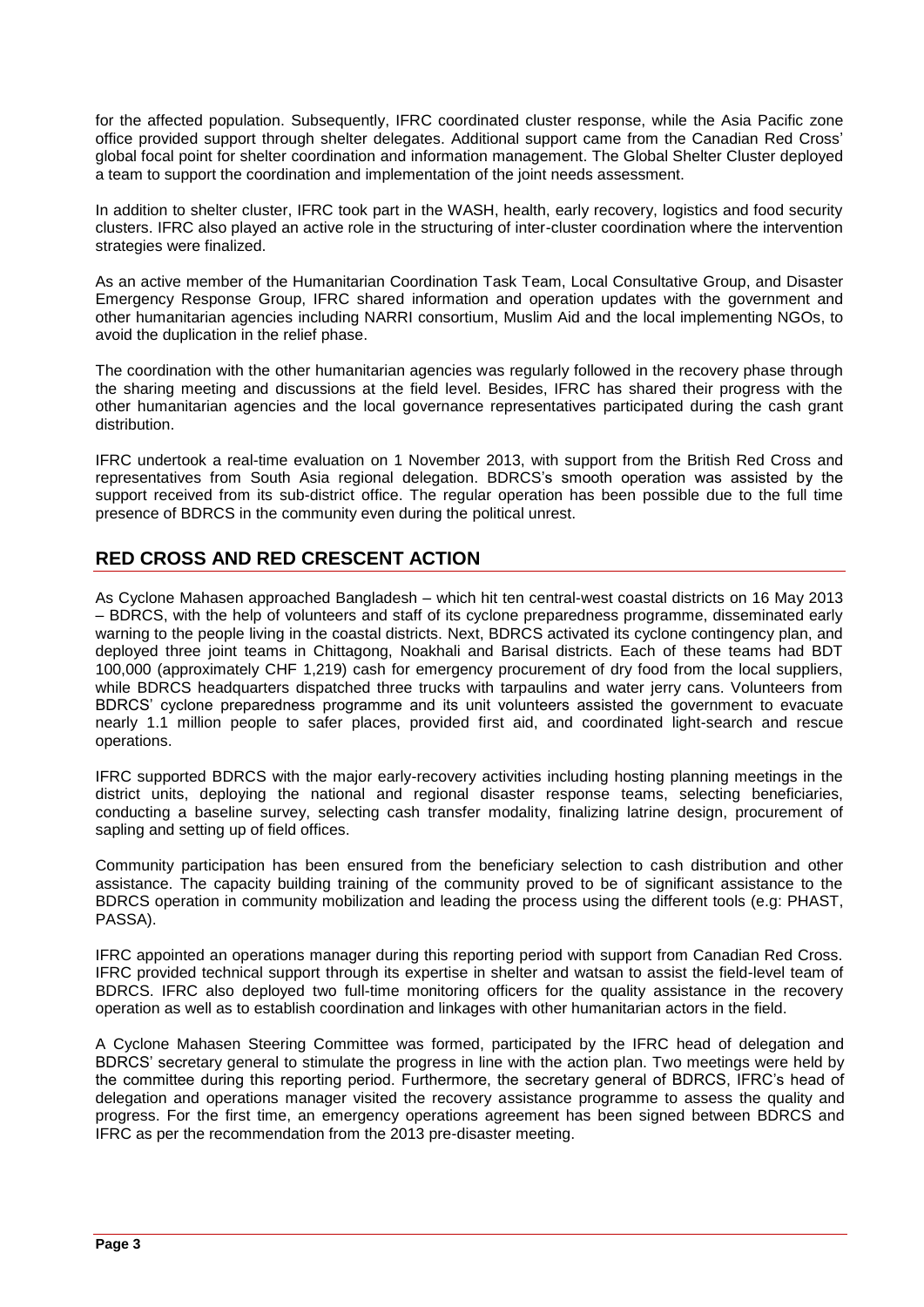### **PROGRESS TOWARDS OUTCOMES**

During this reporting period the operation team was fully focused on reaching the targeted beneficiaries by providing them planned support packages in the early recovery phase. Beneficiary selection, identification of cash disbursement mechanism, setting up a feedback and compliance mechanism, conducting of real time evaluation and fine-tuning the plan of action was completed during the last reporting period. This operation is supporting 2,800 families in the early recovery phase with the available funds which is 70 per cent of the targeted 4,000 families. The number of beneficiaries for each sector in early recovery phase is recalculated as 70 per cent from the initial target mentioned in the Appeal.

A baseline survey has been conducted during this reporting period immediately after the beneficiary selection to capture the status in the post disaster period. The baseline information also analyzed the coping strategy undertaken by the affected people in post disaster time in the shelter, livelihood and water sanitation sector. The aim of the baseline was to assess the needs and to gather information of the impact of cyclone Mahasen on the specific sectors. The impact of the recovery assistance will be measured before the final reporting of the operation in comparison to the baseline status of the targeted families.

#### **Relief distribution (food and basic non-food items)**

**Outcome:** The immediate basic food and essential household needs of 4,000 affected families in the districts of Patuakhali, Bhola and Barguna are met within one month

| <b>Outputs</b>                                                                                                          | <b>Activities</b>                                                                                                                                                                                                                                                                                                                                                                             |
|-------------------------------------------------------------------------------------------------------------------------|-----------------------------------------------------------------------------------------------------------------------------------------------------------------------------------------------------------------------------------------------------------------------------------------------------------------------------------------------------------------------------------------------|
| Each of the targeted<br>families received single<br>cash grant of BDT 2,000<br>(CHF 25) for food and<br>household needs | • Conduct door-to-door assessments by the Red Crescent Youth<br>volunteers, basing on the government's preliminary list of affected<br>families.<br>Register and verify beneficiaries.<br>Distribute single cash grant for food and immediate needs through<br>BDRCS staff and Red Crescent Youth volunteers.<br>Regularly monitor and report through BDRCS staff and IFRC field<br>monitors. |

All planned activities were completed and details can be referred in the operation updates [1](http://adore.ifrc.org/Download.aspx?FileId=43040) and [2.](http://www.ifrc.org/docs/Appeals/13/MDRBD01302.pdf)

| Water, sanitation and hygiene promotion                                                                                                                                                                                             |                                                                                                                                                                                                                                                                                                                                                                                                                                                                                                                              |  |
|-------------------------------------------------------------------------------------------------------------------------------------------------------------------------------------------------------------------------------------|------------------------------------------------------------------------------------------------------------------------------------------------------------------------------------------------------------------------------------------------------------------------------------------------------------------------------------------------------------------------------------------------------------------------------------------------------------------------------------------------------------------------------|--|
| <b>Outcome 1:</b> Water-related diseases are reduced and hygiene situation is improved for 4,000 affected<br>families within one month in the districts of Patuakhali, Bhola and Barguna.                                           |                                                                                                                                                                                                                                                                                                                                                                                                                                                                                                                              |  |
| <b>Outputs</b>                                                                                                                                                                                                                      | <b>Activities</b>                                                                                                                                                                                                                                                                                                                                                                                                                                                                                                            |  |
| The target families have<br>improved access to safe<br>drinking water through<br>proper water storage (two<br>jerry cans per family) and<br>have better hygiene situation<br>through hygiene kit (one per<br>family) and education. | Mobilise water jerry cans from BDRCS and IFRC's joint stock.<br>$\bullet$<br>Mobilise family hygiene kit from Kuala Lumpur stock.<br>$\bullet$<br>Distribute jerry cans and hygiene kit via the Red Crescent Youth<br>$\bullet$<br>volunteers to the families targeted for cash grant.<br>Conduct hygiene campaign during distribution of hygiene kits.<br>$\bullet$<br>Regularly monitor and report through BDRCS staff and IFRC field<br>monitors.<br>Replenish water jerry cans through zone logistics unit.<br>$\bullet$ |  |
| <b>Outcome 2:</b> Provision of hygienic latrine for 1,000 families along with hygiene promotion campaign is<br>ensured within nine months in the districts of Patuakhali and Barguna.                                               |                                                                                                                                                                                                                                                                                                                                                                                                                                                                                                                              |  |
| <b>Outputs</b>                                                                                                                                                                                                                      | <b>Activities</b>                                                                                                                                                                                                                                                                                                                                                                                                                                                                                                            |  |
| The targeted families have<br>improved sanitation facilities<br>with sanitary latrine and<br>improved hygiene practices<br>through application of<br>PHAST.                                                                         | Register and verify beneficiaries in line with shelter component<br>$\bullet$<br>procedures.<br>Disseminate the list of beneficiaries in communities.<br>Mobilise resources for construction/installation of sanitary latrine.<br>$\bullet$<br>Regularly monitor and report through BDRCS and IFRC field monitors.<br>$\bullet$<br>Orient volunteers on PHAST.<br>Conduct hygiene promotion campaigns in the targeted communities.                                                                                           |  |

**Outcome 1:** Under this outcome, drinking water jerry cans and hygiene kits were distributed. The process for selecting beneficiaries<sup>1</sup> for the water jerry cans during the relief phase is the same as that of selecting

 $\overline{a}$ 

**<sup>1</sup>** Details can be referred in the operation update 1 and 2.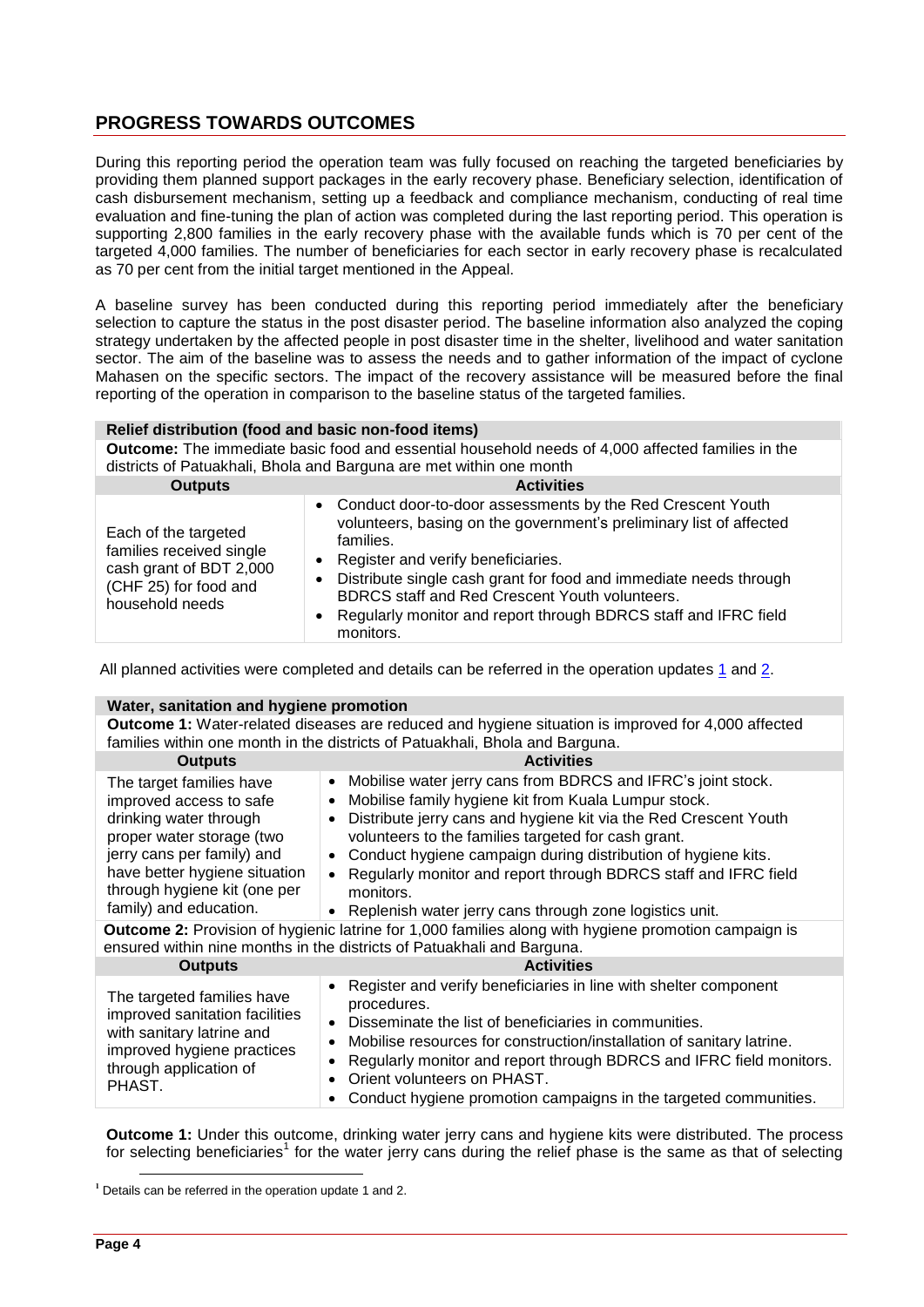beneficiaries who received cash. The operation received 4,000 hygiene kits which were mobilized from Kuala Lumpur logistics unit as per the revised Emergency Appeal. Since the kits arrived after the completion of the relief phase, they were distributed during the early recovery phase. Out of 4,000 hygiene kits, 2,800 kits have been distributed to 2,800 families during this reporting period to the beneficiaries selected for early recovery phase (see [revised emergency appeal\)](http://ifrc.org/docs/Appeals/13/MDRBD013REA.pdf). The rest of the 1,200 hygiene kits are kept as BDRCS-IFRC disaster preparedness stock in Dhaka. Beneficiaries also received hygiene promotion messages using IEC materials during the distribution of hygiene kits. Changes in practice of hygiene behaviour have been monitored regularly.

**Outcome 2:** Some 700 families have been identified to receive sanitary latrines. Key progress under this outcome during this reporting period are listed below.

- Tender process for the latrine materials has been completed.
- Total of 3,081 nos out of 3,500 (88.03%) ring production has completed.
- Total of 599 nos out of 700 (85.57%) slab production has completed.
- All 7,000 pieces of corrugated galvanized iron sheets have been sent to Barguna and Patuakhali unit.
- All seven PHAST sessions have been conducted in both Barguna and Patuakhali district.
- RCY volunteers are oriented on latrine construction management manual that was prepared during the last reporting period.
- A technical person from BDRCS has been engaged in the targeted area to ensure the timely and effective support for the watsan activities.
- An IFRC engineer has provided the technical support in all watsan activities in the field.
- Added to this, two national watsan disaster response teams (NWDRT) have been deployed for full time technical support from the superstructure distribution to household-level latrine construction.

#### **Emergency shelter**

**Outcome 1:** The emergency shelter needs for 4,000 affected families are provided within one month in the districts of Patuakhali, Bhola and Barguna.

| <b>Outputs</b>                                                                                                                                          | <b>Activities</b>                                                                                                                                                                                                                                                                                                                                                  |
|---------------------------------------------------------------------------------------------------------------------------------------------------------|--------------------------------------------------------------------------------------------------------------------------------------------------------------------------------------------------------------------------------------------------------------------------------------------------------------------------------------------------------------------|
| The targeted families<br>received emergency shelter<br>materials (two tarpaulins per<br>family <sup>2</sup> ) to meet their<br>immediate shelter needs. | • Mobilise tarpaulins from BDRCS and IFRC's joint stock.<br>• Distribute tarpaulins by the Red Crescent Youth volunteers.<br>• Regularly monitor and report through BDRCS staff and IFRC field<br>monitors.<br>Procure and replenish tarpaulins dispatched from BDRCS and IFRC<br>with supplies from zone logistics unit.<br>Monitor and provide technical advice. |

All planned activities were completed and details can be referred in the operation updates  $1$  and  $2$ .

#### **Transitional Shelter**

**Outcome:** 2,000 affected families in the districts of Patuakhali and Barguna have safer shelter solutions through the provision of locally appropriate shelter within nine months.

| <b>Outputs</b>                                                                                                                                                           | <b>Activities</b>                                                                            |
|--------------------------------------------------------------------------------------------------------------------------------------------------------------------------|----------------------------------------------------------------------------------------------|
| The target families whose<br>partially<br>houses<br>were<br>tropical<br>damaged by the<br>cyclone Mahasen is rebuilt<br>(BDT 20,000 each family in<br>two installments). | Select beneficiaries and finalise categories for partially-damaged<br>$\bullet$<br>shelters. |
|                                                                                                                                                                          | Provide cash grant for shelter solution according to IFRC CTP<br>$\bullet$<br>standards.     |
|                                                                                                                                                                          | Orient BDRCS volunteers for supporting shelter rebuilding work.<br>$\bullet$                 |
|                                                                                                                                                                          | • Conduct PASSA to help beneficiaries to repair their houses in a safer<br>way.              |
|                                                                                                                                                                          | • Regularly monitor and report through BDRCS staff and IFRC field<br>monitors.               |
|                                                                                                                                                                          | • Monitor and provide technical advice.                                                      |
|                                                                                                                                                                          | • Prepare case studies and conduct evaluation study at the end of this<br>operation.         |
|                                                                                                                                                                          |                                                                                              |

 $\overline{a}$ <sup>2</sup> Only tarpaulins will be provided as external materials (ie rope and bamboo) are locally available for makeshift shelters. People who already have basic means for shelter use tarpaulins as ground sheets.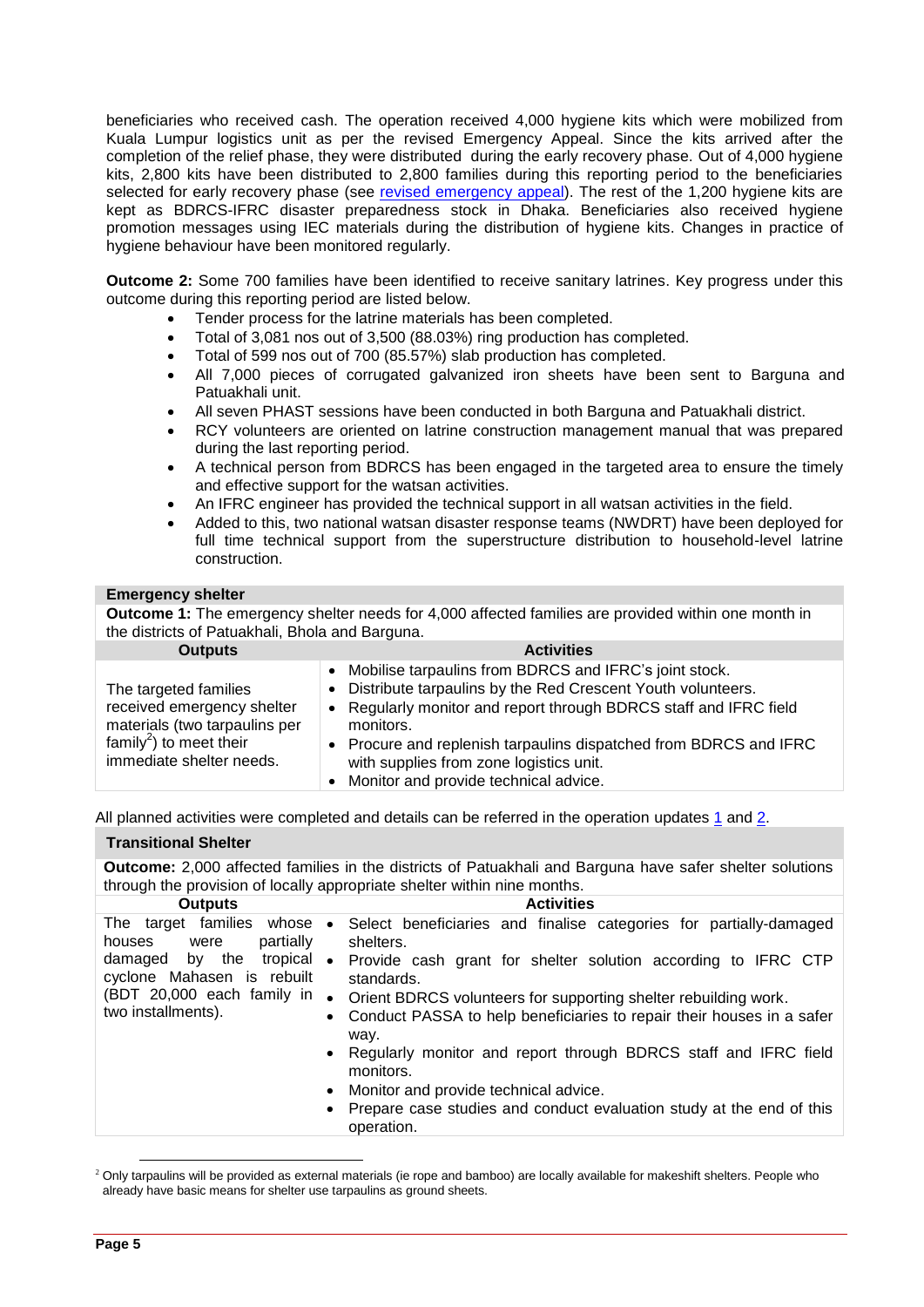### Set up beneficiary communication mechanism (complaint/suggestion box, dissemination of beneficiary list in public places, etc.).

Based on the beneficiary selection criteria, a total of 1,400 beneficiaries were selected to receive shelter grants to repair their damaged houses during the last reporting period. Key progress during this reporting period are listed below.

- Each beneficiary received BDT 20,000 in cash through bank cheques. Prior to the cash grant distribution, cash grant ID (CGID) forms were used to record the individual beneficiary information. A total of 20 Red Cross youths were trained on 'participatory approach for safe shelter awareness' (PASSA) to provide safe shelter awareness to targeted community volunteer groups. PASSA has been practised at the community level through the trained community volunteers.
- Eight model shelters have been displayed at the community level to mobilize and raise awareness on safe sheltering.
- Engineers from BDRCS and IFRC have provided technical support in this activity.
- Trained PASSA group has been developed form the community to support the rebuilding work of the beneficiaries.
- All the shelter beneficiaries have completed shelter repairing forms where beneficiaries shared their plans of action.
- The first phase of shelter monitoring has been carried out by the trained volunteers to assess the effective use of the cash grant support. It revealed that so far 70 per cent of households had used the cash grant to repair or rebuild their houses. A group of volunteers were involved in the monitoring process supported by technical staff from BDRCS and IFRC.
- The shelter repair is ongoing following the model shelter and PASSA tool.
- Posters on safe shelter have been developed and disseminated for community-wide awareness.
- IFRC has planned for the second phase of monitoring following random sampling to ensure assistance for shelter.

#### **Livelihood Recovery (cash grant, cash for training and cash for work) Outcome 1:** Livelihoods of 1,000 affected families in the districts of Patuakhali and Barguna have been restored within nine months' time. **Outputs Activities** Each of targeted families received BDT 3,000 (CHF 37.5) as livelihood grant (for commonly identified livelihood activities in the affected areas including poultry and livestock farming, homestead gardening, vegetable and rice cultivation, fishing, etc.) and BDT 3,000 as cash for training programme. Select beneficiaries. Disseminate the list of beneficiaries in the communities. Distribute cash grant using IFRC and BDRCS' standard procedures (beneficiary CGID form, individual bank account of beneficiary, bank transfer, etc.). Contextualize the cash-for-training curriculum for beneficiaries. Conduct ToT for the volunteers on cash-for-training for beneficiaries. Organize training sessions based on ToT modules (4 modules on hygiene and sanitation, disaster risk reduction, health and nutrition and livelihood skills development). Regularly monitor and report through BDRCS' cash programme staff and volunteers including NDRT. • Monitor and provide technical advice. Set up beneficiary communication mechanism (complaint/suggestion box, dissemination of beneficiary list in public places, etc.). **Outcome 2:** Another 1,000 affected families in the districts of Patuakhali and Barguna have earning opportunities through cash-for-work in lean period. **Outputs Activities** Each targeted family received BDT 4,000 (CHF 50) for cash for work (20 days work). Select beneficiaries. Disseminate the list of beneficiaries in the communities. Select community's infrastructure improvement work scheme in consultation with local government institutions. The cash-for-work programme will primarily target improvement and repairing of internal feeder and rural roads, protection of embankments as well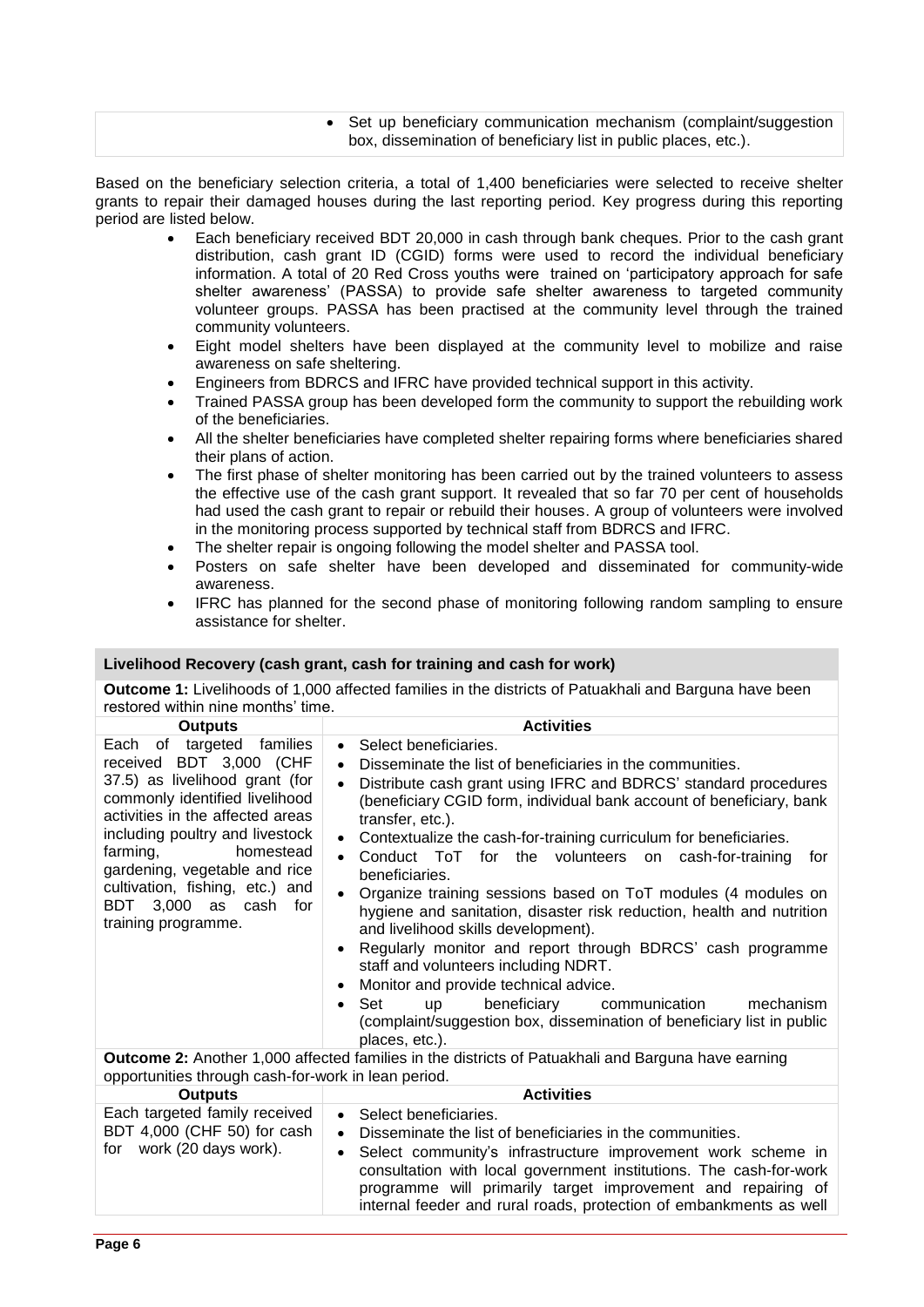| $\bullet$ | as pond re-excavation.<br>• Prepare a cash-for-work implementation guideline for BDRCS.<br>• Disburse cash using IFRC and BDRCS' standard procedure.<br>Regularly monitor and report through BDRCS' cash programme<br>staff and volunteers including NDRT.<br>• Monitoring and provide technical advice. |
|-----------|----------------------------------------------------------------------------------------------------------------------------------------------------------------------------------------------------------------------------------------------------------------------------------------------------------|
|           | communication<br>beneficiary<br>mechanism<br>$\bullet$ Set<br>up<br>(complaint/suggestion box, dissemination of beneficiary list in public<br>places, etc.).                                                                                                                                             |

**Outcome 1:** Under this outcome 700 targeted beneficiaries are supported with BDT 3,000 (CHF 37.5) of livelihood grants (for commonly identified livelihood activities in the affected areas including poultry and livestock farming, homestead gardening, vegetable and rice cultivation, fishing, etc.) and BDT 3,000 as cash-for-training programme. Key progress under this outcome are listed below.

- Two days of TOT has been conducted for the volunteers skill development following four sessions (safe water, sanitation, safe shelter, household-level income generation).
- IFRC has contextualized training modules that were developed during the flood and landslide operation in the southeast region.
- Trained volunteers then provided training to the targeted cash grant beneficiaries.
- Selected 700 beneficiaries were provided four days' training to promote income opportunities.
- Different types of livelihood options were identified through the community discussion which were documented through the Income Generating Activity (IGA) format.
- After receiving the training each of the targeted families received cash grants.
- Cash grants have been provided through bank cheques and the distribution process was supported by IFRC and BDRCS field staff. IFRC standard procedure and the financial documentation were followed for the cash grant process.

**Outcome 2:** In the recovery period, CfW has also been selected to contribute in the livelihood of the targeted beneficiaries. The support aimed for the regular income options of the affected people based on the recommendation of JNA-3. Key progress are listed below.

- IFRC has developed a CfW guideline and shared with BDRCS for implementation.
- Targeting work on infrastructural improvement, the local government was consulted to select the scheme.
- The community consultation process has been followed to select the CfW scheme.
- Total of 11 projects have been selected to involve the community in the CfW scheme.
- 350 beneficiaries in each district were enlisted as CfW beneficiaries.
- Each scheme was planned in 20-day works.
- A daily monitoring system has been followed to track the progress.
- Each beneficiary received BDT 4,000 through their attendance in the repairing/rebuilding work.
- Disbursement of cash process has been followed according to IFRC/BDRCS standard procedure.

#### **DRR and Environment**

**Outcome:** Tree plantation (native variety) initiative is taken by the targeted 4,000 families for environmental protection and disaster risk reduction in the districts of Patuakhali and Barguna **Outputs Activities** Each targeted family received locally available indigenous tree species. • Select the same 4,000 beneficiary families under the recovery phase Select indigenous tree species in consultation with the government

- forest department and community people • Procure saplings following IFRC procurement policy
	- Distribute saplings among the selected beneficiaries
	- Raise awareness on plantation of deep tooted indigenous trees

All the targeted 2,800 families under the recovery phase have been provided disaster-risk reduction and environment related support. Key progress are as follows.

- A list of indigenous tree species was identified through the consultation of district-level forest department, agriculture department, local horticulture, local nursery and the community people.
- The district-level unit offices assessed the availability of the trees in the local market.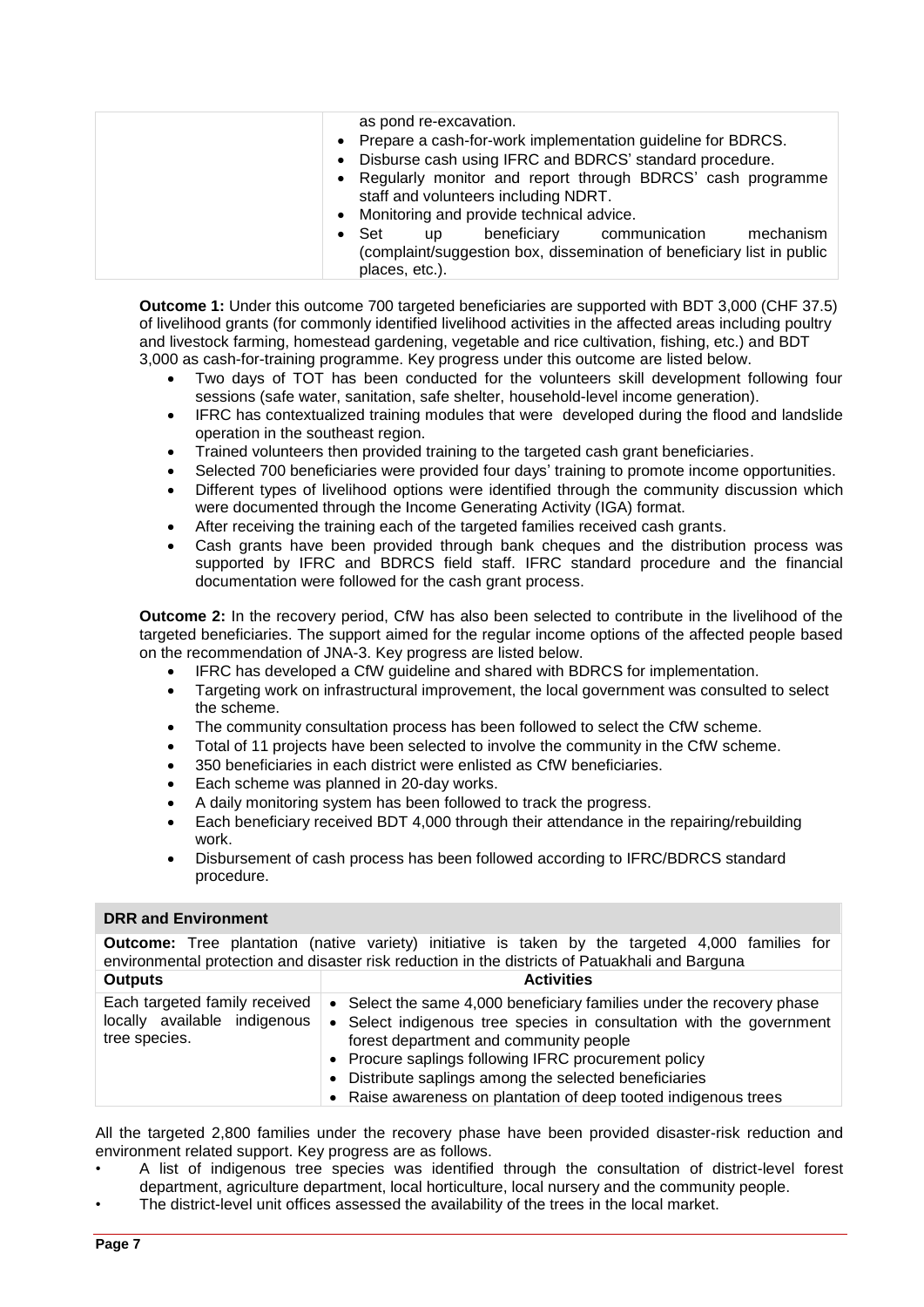- Ten types of species were selected to provide as DRR support and those were available only in Barguna district but was not available in Patuakhali district. Hence, a total of 1,400 households received saplings with awareness messages only in Barguna district.
- Posters have been developed to raise the awareness on DRR and environment issues.
- Total of 3,000 posters were distributed to the community and the common place of community gathering.
- IFRC's disaster-risk reduction and training officer has worked to contextualise key awareness messages to deliver to the community in consultation with field-level government and non-government agencies.

#### **National Society Preparedness for Response**

**Outcome:** The disaster preparedness and response capacity of BDRCS national headquarters and selected district units in affected areas strengthened within nine months.

| <b>Outputs</b>                                                                                                                                 | <b>Activities</b>                                                                                                                                                                                                                                                                                                                                                                              |
|------------------------------------------------------------------------------------------------------------------------------------------------|------------------------------------------------------------------------------------------------------------------------------------------------------------------------------------------------------------------------------------------------------------------------------------------------------------------------------------------------------------------------------------------------|
| <b>BDRCS</b><br>national<br>district<br>headquarters and<br>units in operational areas<br>have improved their disaster<br>response capacities. | Develop concept note and ToR of training in disaster response tools,<br>$\bullet$<br>approach and procedures.<br>• Conduct training for staff and volunteers on response tools.<br>• Conduct one NDRT course for women.<br>• Provide personal gears to NDRT.<br>• Undertake minor repairs and renovation of some BDRCS units.<br>• Provide durable IT equipment to BDRCS' response department. |

Progress of this component depends on availability of funds. Up to this reporting period, IFRC has provided BDRCS with cameras, printers and internet modems.

### **Logistics**

IFRC has provided logistics support to procure relief items and to ensure efficient and timely delivery of these items. A 'mobilization table' for the required items was put in place to coordinate support from donors and was covered with support from Norwegian RC (450 jerry cans and 500 hygiene parcels) and Australian RC (450 jerry cans and 400 tarpaulins) and remaining were covered by the operation itself (7,100 jerry cans, 7,600 tarpaulins and 3,500 hygiene parcels). The items were well coordinated by the zone logistics unit in KL and container space was optimized by combining the goods from the donors and IFRC and sent together to Chittagong port. Tarpaulins were initially supplied from BDRCS and IFRC's pre-positioned stock in Dhaka and have already been replenished by the zone logistics unit. In addition to supporting the distribution of relief items, the logistics unit also supported the development of standardized forms and documentation, and renting vehicles especially for the transportation of cash for distribution in remote locations.

#### **Communications – Advocacy and Public information**

The IFRC communications team works closely with BDRCS to ensure smooth information cycle among the operation teams in the field and major stakeholders including the media, movement partners and donors on the disaster situation, and emergency and recovery operations. This communication is done in addition to the extensive media coverage on the situation and response in the early days of the disaster. The team will continue to highlight news and stories on the disaster situation and beneficiaries through local representatives of international media and IFRC's online channels including the official site, social media, and the official blog. BDRCS' district units are also engaging with the local media outlets to highlight the Red Cross Red Crescent response.

A well planned information flow is maintained between beneficiaries, BDRCS' district units and response departments at the national headquarters and IFRC response team. Accordingly, a reporting pool has worked to track the regular progress. A system for regular reports was developed by the IFRC field team in coordination with the BDRCS field team. As a result, planned assistance was provided within a targeted timeline following the day-to-day support and regular communication between BDRCS and IFRC.

The transparency of the operation and the immediate needs of the community have also been addressed in the recovery support. Feedback of the targeted beneficiaries was considered critical for effective assistance. Prior to relief distributions, beneficiaries were briefed on the fundamental principles of the Red Cross Red Crescent Movement. Added to this, targeted beneficiaries were also briefed on the type of materials distributed. The relief and recovery operation maintained the visibility of the National Society and IFRC in the